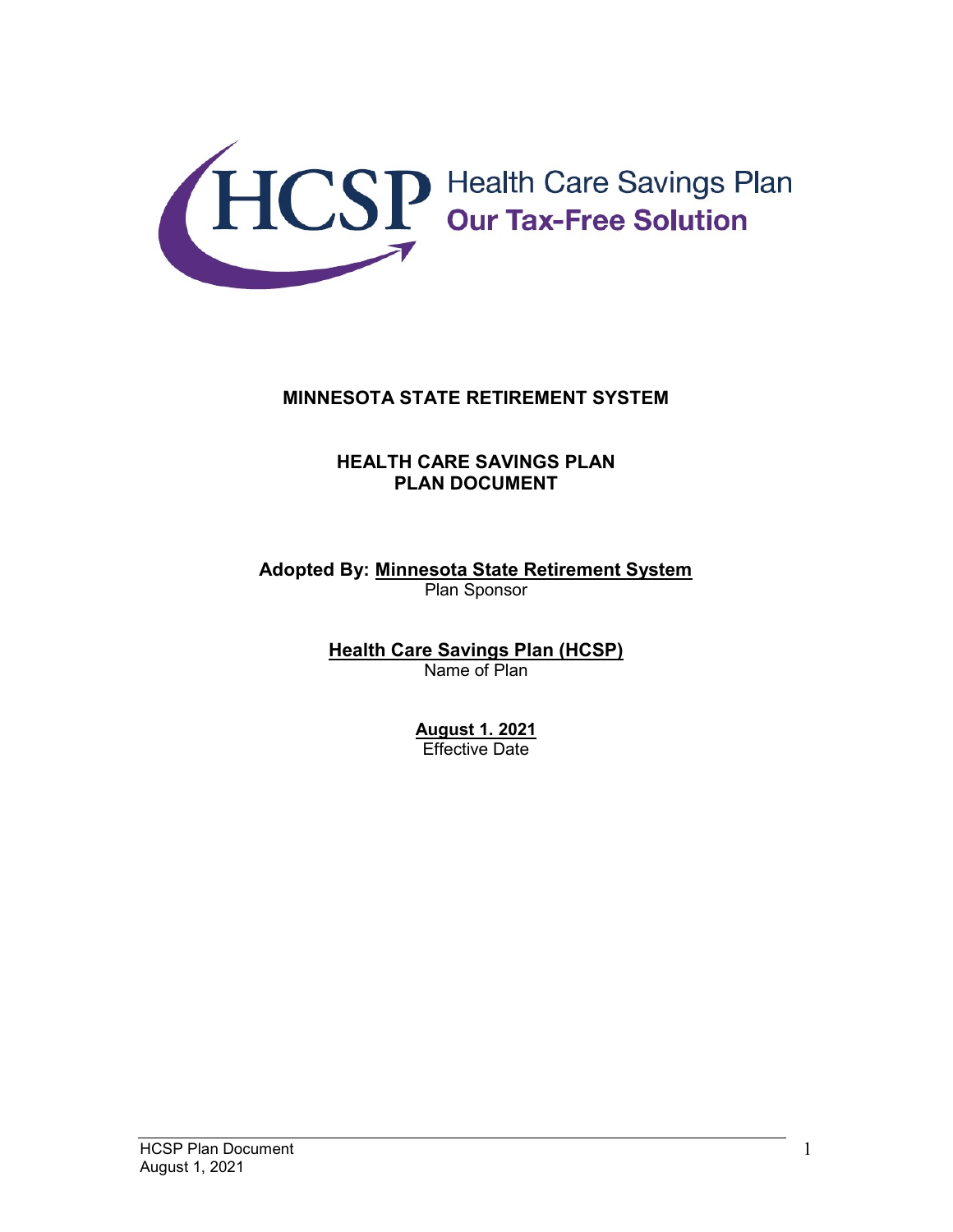# **Table of Contents**

| Introduction to Post-Employment Health Care Savings Plan3 |
|-----------------------------------------------------------|
|                                                           |
| Legal Authority                                           |
|                                                           |
|                                                           |
|                                                           |
| Participation & Contributions                             |
|                                                           |
|                                                           |
|                                                           |
| <b>Investment Options</b>                                 |
|                                                           |
|                                                           |
| <b>Administrative Features</b>                            |
|                                                           |
|                                                           |
|                                                           |
|                                                           |
|                                                           |
|                                                           |
|                                                           |
|                                                           |
| Miscellaneous                                             |
|                                                           |
|                                                           |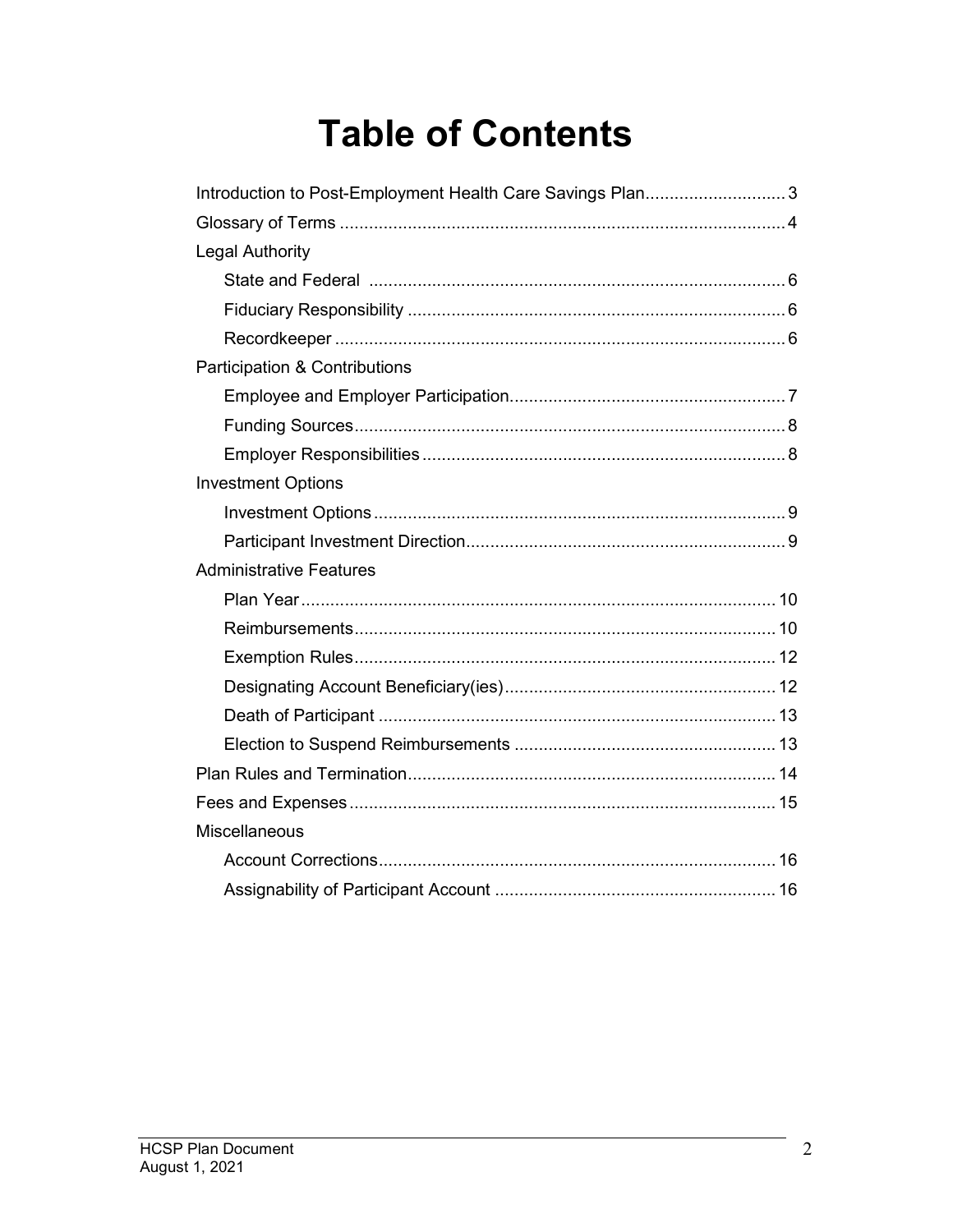# Introduction

The Health Care Savings Plan (HCSP) is an employer-sponsored program administered by the Minnesota State Retirement System (MSRS) that allows employees to save money for reimbursement of post-employment medical and dental expenses and/or health insurance premiums. Contributions are made by Minnesota public employers to a trust on behalf of its employees. Amounts credited to an employee's account can be used to reimburse eligible healthcare expenses after the employee terminates employment from public service or in other limited circumstances.

Participants may choose from the available investment options provided by the Minnesota State Board of Investment (SBI). It is intended that assets in the program accumulate tax-free, and are paid out to Participants on a tax-free basis for reimbursement of eligible healthcare expenses (in accordance with IRS Publication 502 and Internal Revenue Code 213(d)).

| <b>Plan Sponsor And Trustees</b>      | The Board of Directors of the Minnesota State<br><b>Retirement System</b><br>60 Empire Drive, Suite 300<br>St. Paul MN 55103<br>651-296-2761 |
|---------------------------------------|----------------------------------------------------------------------------------------------------------------------------------------------|
| <b>Plan Administrator Information</b> | The Executive Director<br>Minnesota State Retirement System<br>60 Empire Drive, Suite 300<br>St. Paul, MN 55103<br>651-296-2761              |
| <b>Name of Plan</b>                   | Health Care Savings Plan (HCSP)                                                                                                              |
| <b>Plan Custodian</b>                 | Great-West Trust Company, LLC<br>8115 East Orchard Road<br>Greenwood Village, CO 80111                                                       |
| <b>Plan Recordkeeper</b>              | <b>Empower Retirement</b><br>8515 East Orchard Road<br>Greenwood Village, CO 80111                                                           |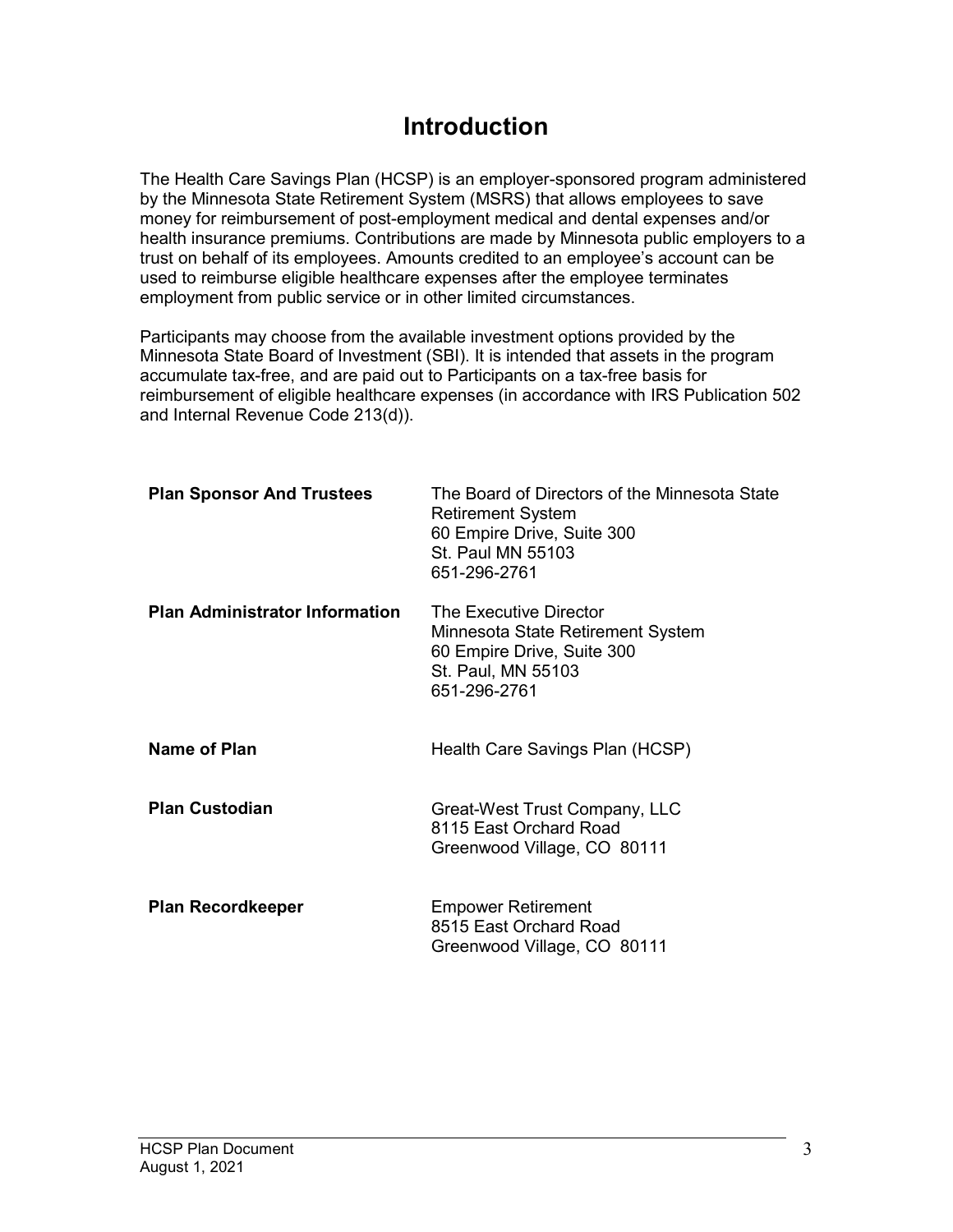# Glossary of Terms

#### **Administrator**

Administrator means the Minnesota State Retirement System Executive Director appointed by the Board of Directors to administer the Plan. Administrator shall not include the recordkeeper or any company which issues policies, contracts, or investment media to the Plan in respect of a Participant.

#### **Beneficiary**

The person(s) designated by the Participant who, in the absence of a surviving spouse or Dependent, is entitled to receive benefits under the Plan after the death of the Participant. The Beneficiary must be a natural person.

#### Board of Directors

The Board of Directors of the Minnesota State Retirement System (MSRS) as established under Minnesota Statutes, section 352.03.

#### **Custodian**

The bank, trust company or other person, if any, selected by the Sponsor as indicated on page 3 of this Plan Document and who is authorized to hold Plan assets in a custodial account in accordance with regulations issued by the Secretary of the Treasury pursuant to Code 410(f).

#### Dependent

Includes a spouse and any person who can be legally claimed as a dependent for federal tax purposes. A dependent as defined in Internal Revenue Code section 152.

### Fund Trustees

The Minnesota State Retirement System (MSRS) Board of Directors act as the trustees for the Health Care Savings Plan (HCSP) Trust Fund.

#### **Participant**

Refers to an individual who is currently enrolled in the Health Care Savings Plan. Only individuals who meet certain criteria defined by the Employer/Bargaining Unit are eligible to participate in the Plan.

### Plan

Refers to the Health Care Savings Plan (HCSP) administered by Minnesota State Retirement System (MSRS).

#### Plan Administrator

Administrator means the Minnesota State Retirement System Executive Director appointed by the Board of Directors to administer the Plan. Administrator shall not include the recordkeeper or any company which issues policies, contracts, or investment media to the Plan in respect of a Participant.

### Plan Document

This Plan Document is adopted by the Board of Directors of Minnesota State Retirement System (MSRS), which governs administration of the Plan, pursuant to Minn. Stat. §352.03, subd. 4.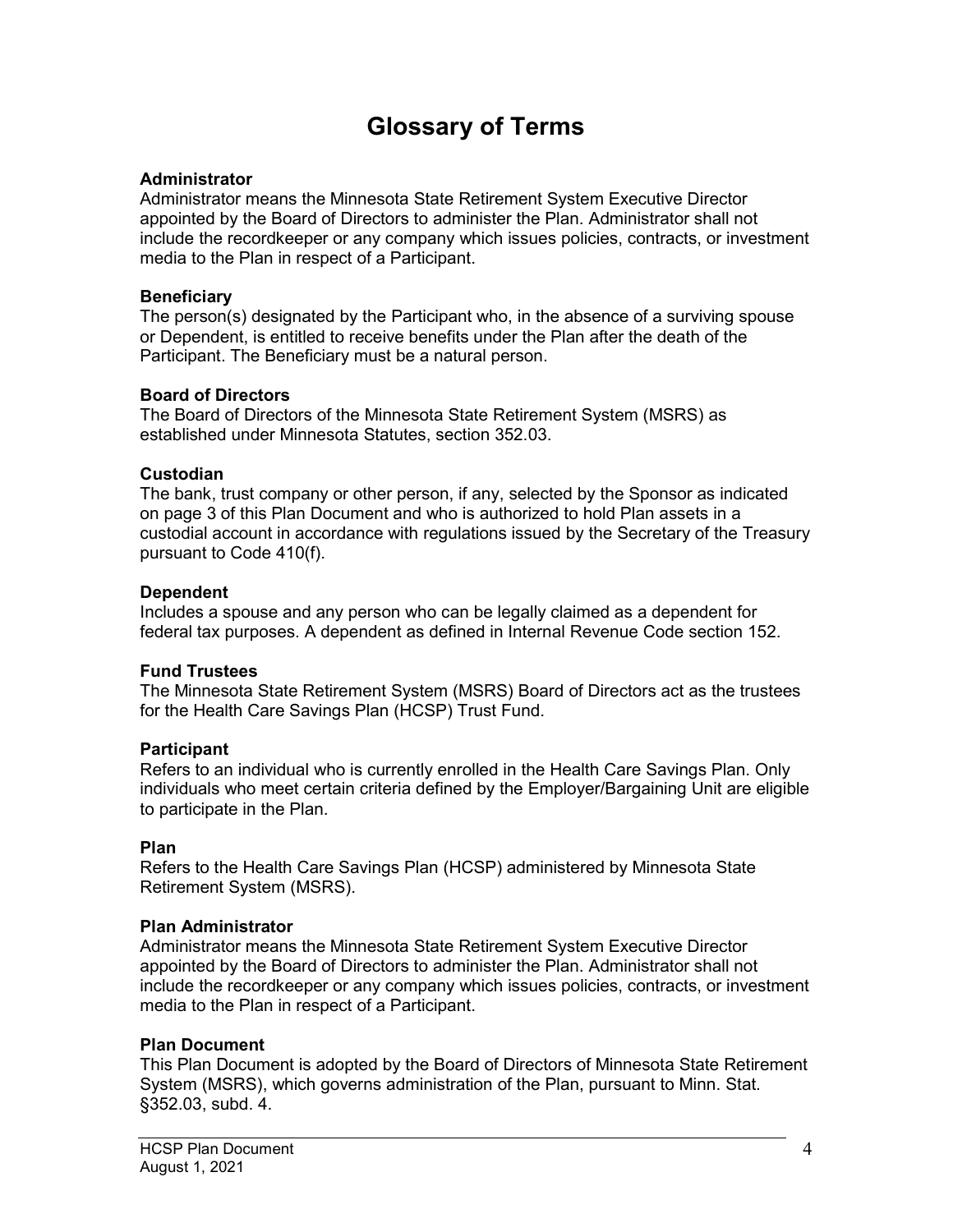### Plan Sponsor

Sponsor means the Minnesota State Retirement System Board of Directors. A Plan Sponsor offers said Plan and ensures the Plan Administrator operates in compliance with the rules related to said Plan.

#### Plan Year

For financial reporting purposes, the plan year will be identified as a fiscal year running from July 1 to June 30. For plan provisions, the plan year will be identified as a calendar year running January 1 to December 31.

#### **State**

Means the State of Minnesota and its political subdivisions, agencies and instrumentalities.

#### Trust Document

The legal document which governs and protects the assets of the Plan for the sole benefit of the Participants.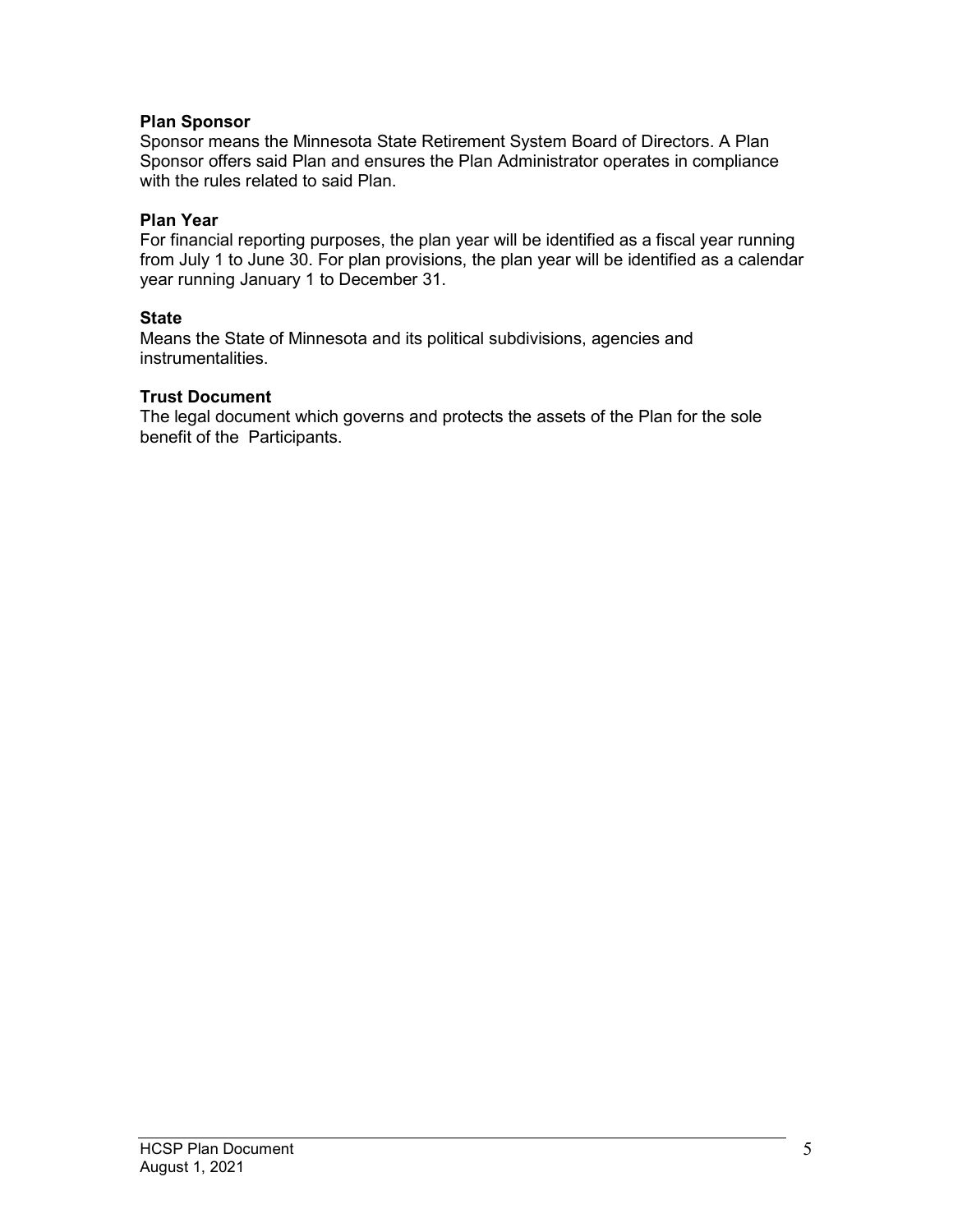# Legal Authority

# **State**

Minnesota Statutes, Chapter 352.98, authorized the Administrator to establish a plan or plans, known as the Health Care Savings Plan (HCSP), through which public employers and employees may save to be reimbursed for post-employment health care expenses. The law mandates MSRS to make available one or more trusts, authorized under the Internal Revenue Code to be eligible for tax-preferred or tax-free treatment.

The Board of Directors of Minnesota State Retirement System (MSRS) has authority to oversee the Plan and establish Plan rules, pursuant to Minn. Stat. §352.03, subd. 4. The terms of the Plan will be governed under Minnesota law.

# Federal

The State, acting through the MSRS, intends that the Trust, hereby established, shall be exempt from income tax and FICA tax as an integral part of the State as provided under the Internal Revenue Code of 1986, as amended (the "IRS Code"), IRS Revenue Ruling 87–2, and other relevant guidance.

# Fiduciary Responsibility

The Board of Directors of Minnesota State Retirement System (MSRS) are fiduciaries as provided in Minnesota Statutes, sections 352.03 and 356A, and as such, the Board of Directors is willing to hold and administer the Trust Fund for the benefit of eligible HCSP Participants and beneficiaries under and in accordance with the terms of the HCSP Plan Document and the HCSP Trust Document.

### Recordkeeper

The Plan Recordkeeper, as contracted by the Administrator, shall be responsible for the administration of investments held in the Plan. The Plan Recordkeeper's duties shall include:

- **Receiving contributions under the terms of the Plan;**
- Making reimbursements from Plan assets held in Trust in accordance with written instructions received from an authorized representative of the Plan Administrator;
- Keeping accurate records of the Trust assets and making such records available to the Plan Administrator.

The Plan Recordkeeper's duties shall be limited to those described above. The Administrator shall be responsible for any other administrative duties required under the Plan or by applicable law.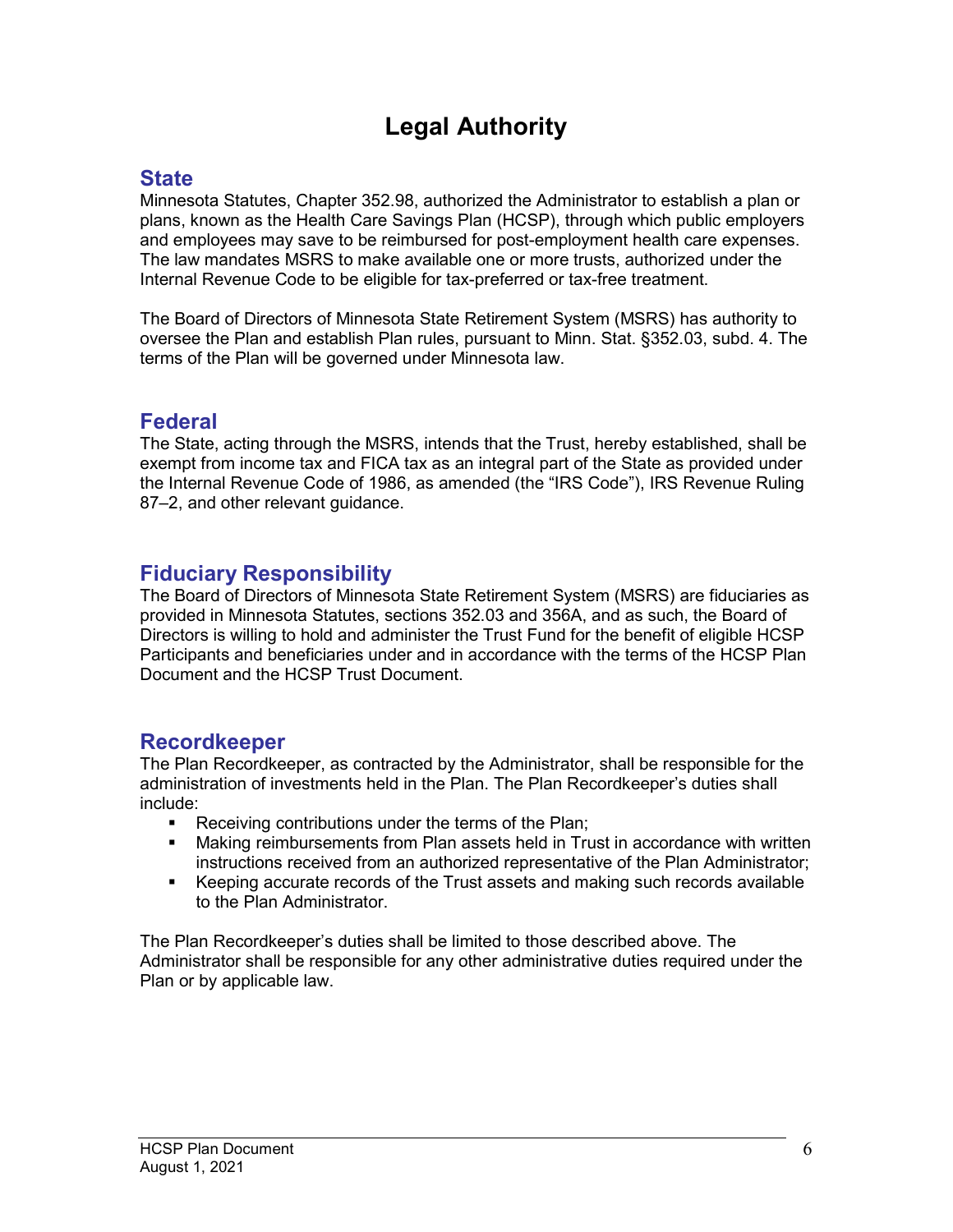# Participation and Contributions

# Employer and Employee Participation

### Eligibility Criteria

Employers shall be eligible to participate in the Plan if they make retirement contributions and take retirement deductions on behalf of employees of the state or a political subdivision, including officers or employees covered by a plan or fund specified in chapter 353D, 354B, 354D, 424A, or section 356.20, subd. 2.

### Participation Criteria

Like any other collectively bargained benefit, employer participation is voluntary. Employee eligibility requirements and contributions to the Plan are determined as follows:

- **Union Employees**. Amounts to be deposited into the account and employee eligibility requirements must be negotiated or agreed to by both the bargaining unit and the employer and written into a collective bargaining agreement or Memorandum of Understanding (MOU). Once contributions are approved and established in the agreement, employees who meet the eligibility requirements must participate as set out in the agreement
- Non-Union Employees. Amounts to be deposited into the account and employee eligibility requirements must be agreed to by the employer and included in a written personnel policy. Once contributions are approved and established in the personnel policy, employees who meet the eligibility requirements must participate as set out in the policy.

Employee participation is mandatory. Individual employees who meet the eligibility requirements set out in the bargaining agreement or personnel policy cannot opt out of the Plan except in limited circumstances as described in "Exemption Rules" on page 12.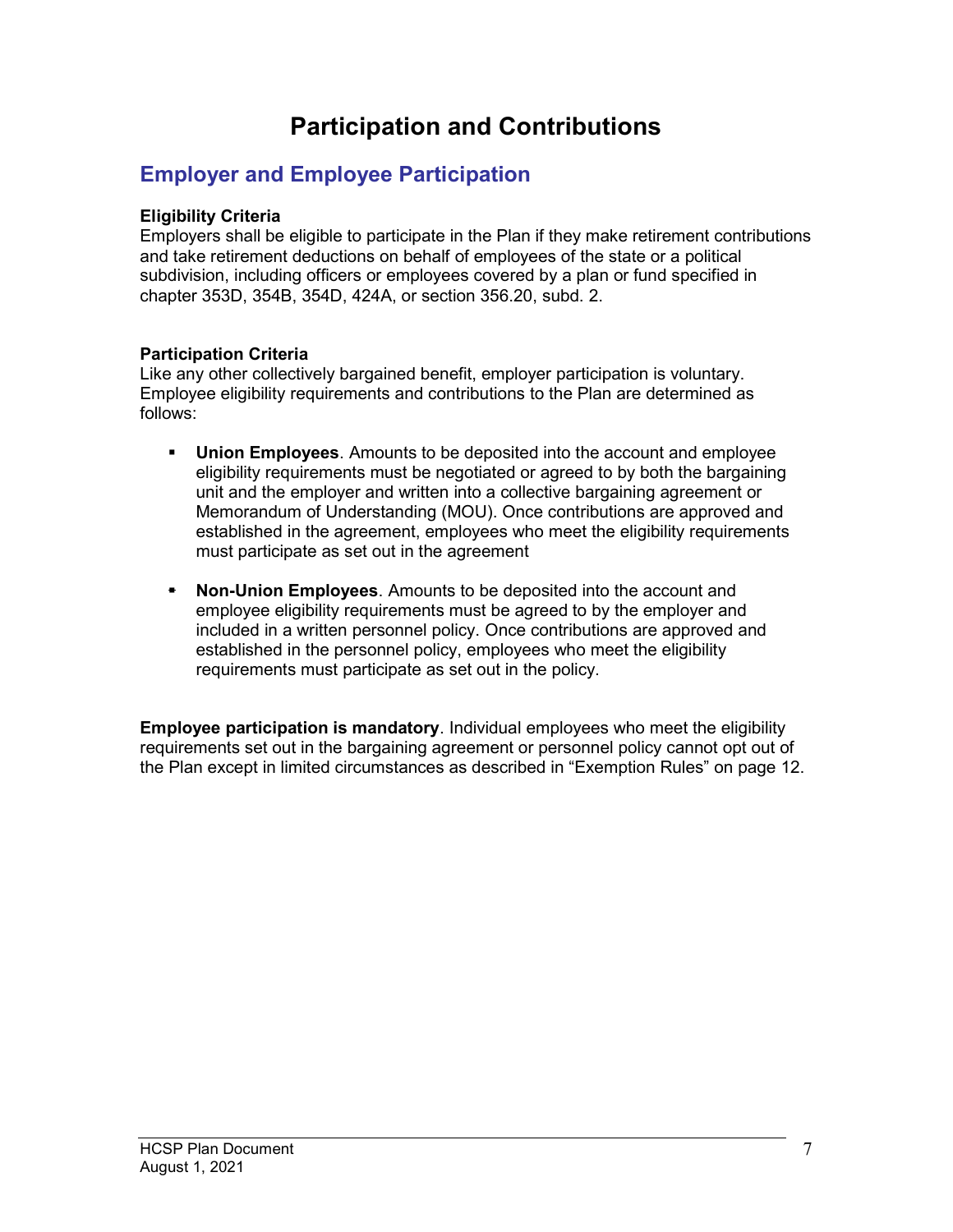# Funding Sources

An employer may elect to contribute either a specified dollar amount or a percentage of employees' salaries into separate accounts established for each employee in the Trust Fund. Contributions may be derived from one or more of the following sources, as determined by the employer(s):

- **Additional Employer Contributions.** Contributions may be made in addition to the salary and other benefits provided to employees.
- **Mandated Employee Contributions.** The employer may mandate that employees' salaries be reduced to offset contributions.
- **Severance Pay.** Many public employers pay unused vacation and/or sick leave as severance pay at the time an employee terminates employment. An employer may mandate that all or a portion of such severance pay be paid to the Trust Fund.

### Employer Responsibilities

The employer shall:

- Enroll each employee group in the Plan in a manner approved by the Administrator.
- Shall obtain approval from the Administrator for the group to participate in the Plan before contributions are remitted on behalf of employees.
- Notify the Administrator when Plan language has been modified.
- Notify the Administrator if the employee group will no longer participate in the Plan.
- Remit contributions to the Trust Fund within a period that is not longer than is reasonable for the proper administration of the Participant's account balance. Plan contributions shall be deemed to be remitted within a period that is not longer than 15 business days following the end of the month in which the amount would otherwise have been paid to the Participant unless specifically stated otherwise in the bargaining agreement or personnel policy.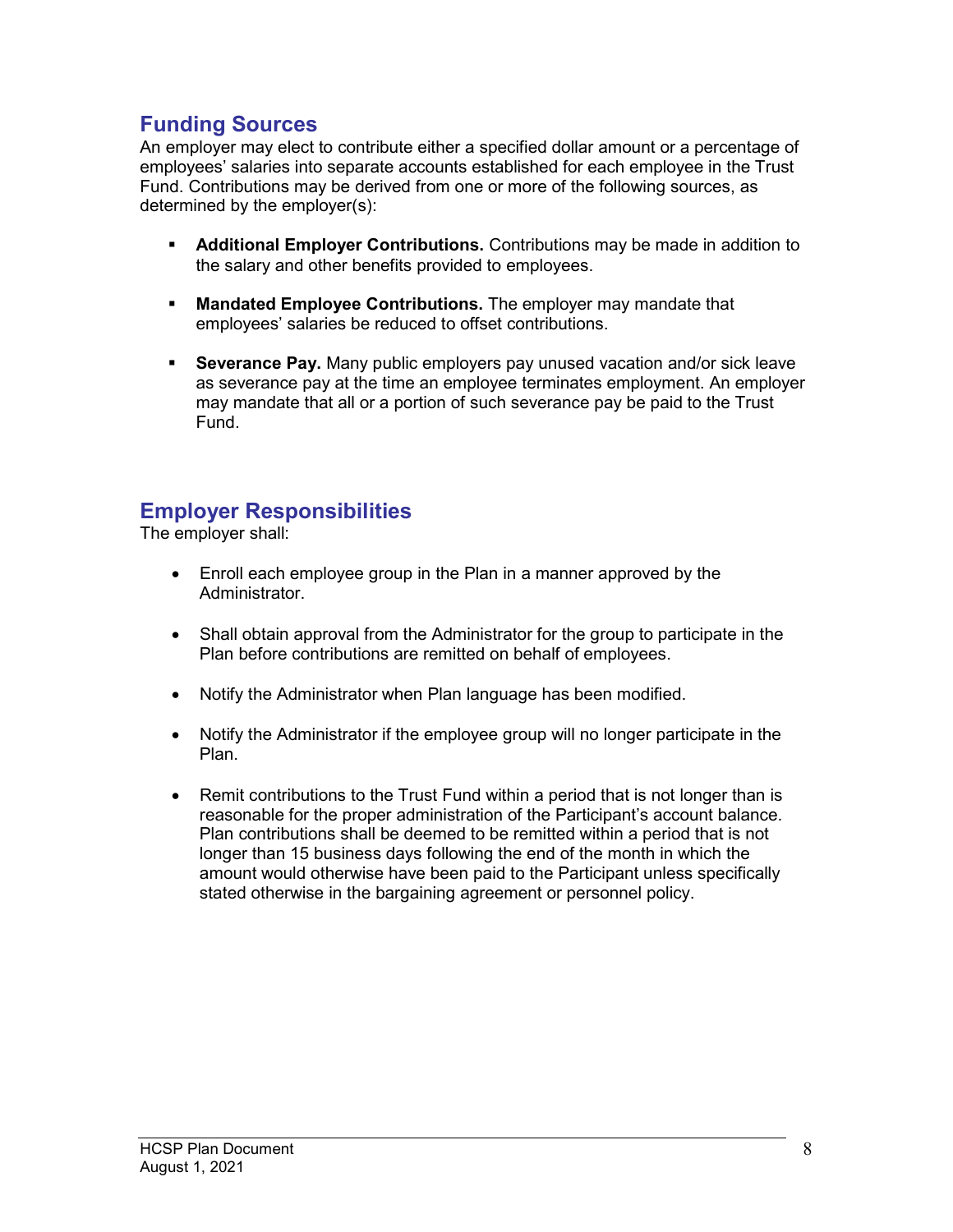# Investment Options

# Investment Options

The MSRS invests its funds through the Minnesota State Board of Investment (SBI) in compliance with Minnesota Statutes, Chapter 11A. It shall be the sole responsibility of the SBI to ensure that all investment options offered under the Plan are appropriate and in compliance with any and all state laws pertaining to such investments. Once the funds are invested, in accordance with the Trust Document, they are held in trust for the sole purpose of paying reimbursements for qualified medical expenses and paying administrative expenses. The Trust is for the sole purpose of the Participant and cannot be reclaimed by the employer or by creditors of the employer.

A Participant has the right to direct the investments of their account. If a Participant does not provide such direction, the Participant's account shall be invested in the default investment option selected by the Plan Sponsor.

# Participant Investment Direction

Participants shall have the option to direct the investment of their account from among the investment options offered by the Plan. The Participant's right to transfer among or out of any such investment options shall be subject to any timing or other restrictions imposed upon Participants by the providers of the investment options chosen by the Participant, including, but not limited to market-timing restrictions, excessive trading restrictions and redemption fees. The Trustee or Custodian, as applicable, shall hold title to such investment options. A Participant's right to direct the investment of account balances shall apply only to making selections among the options made available under the Plan and only to the extent specified by the Administrator pursuant to uniform rules. The terms of this paragraph, including any trading restrictions or fees, shall also apply to beneficiary and alternate payee accounts.

- (a) Each Participant shall designate in a manner prescribed by the Administrator one or more investment options in which they wish to have their account invested and may change such investment directions in accordance with and at the time or times specified under uniform rules established by the Administrator or the investment provider, as applicable. The Participant's account shall be debited or credited as appropriate to reflect all gains or losses on such investments.
- (b) Neither the Administrator, the Trustee, the Custodian, nor any other person shall be liable for any loss incurred by virtue of an investment in the default investment option, following the Participant's investment direction, or by reason of any reasonable administrative delay in implementing such directions.
- (c) The SBI may from time to time change the investment options made available under the Plan pursuant to uniform rules established by the Administrator. If an investment option is eliminated, all Participants who chose that investment option shall have money remaining in the eliminated investment option on the elimination date reinvested in the replacement investment option. The Participants shall have no right to require the Administrator to select or retain any investment option. Any change with respect to investment options made by the Administrator, however, shall be subject to the terms and conditions (including any rules or procedural requirements) of the affected investment options.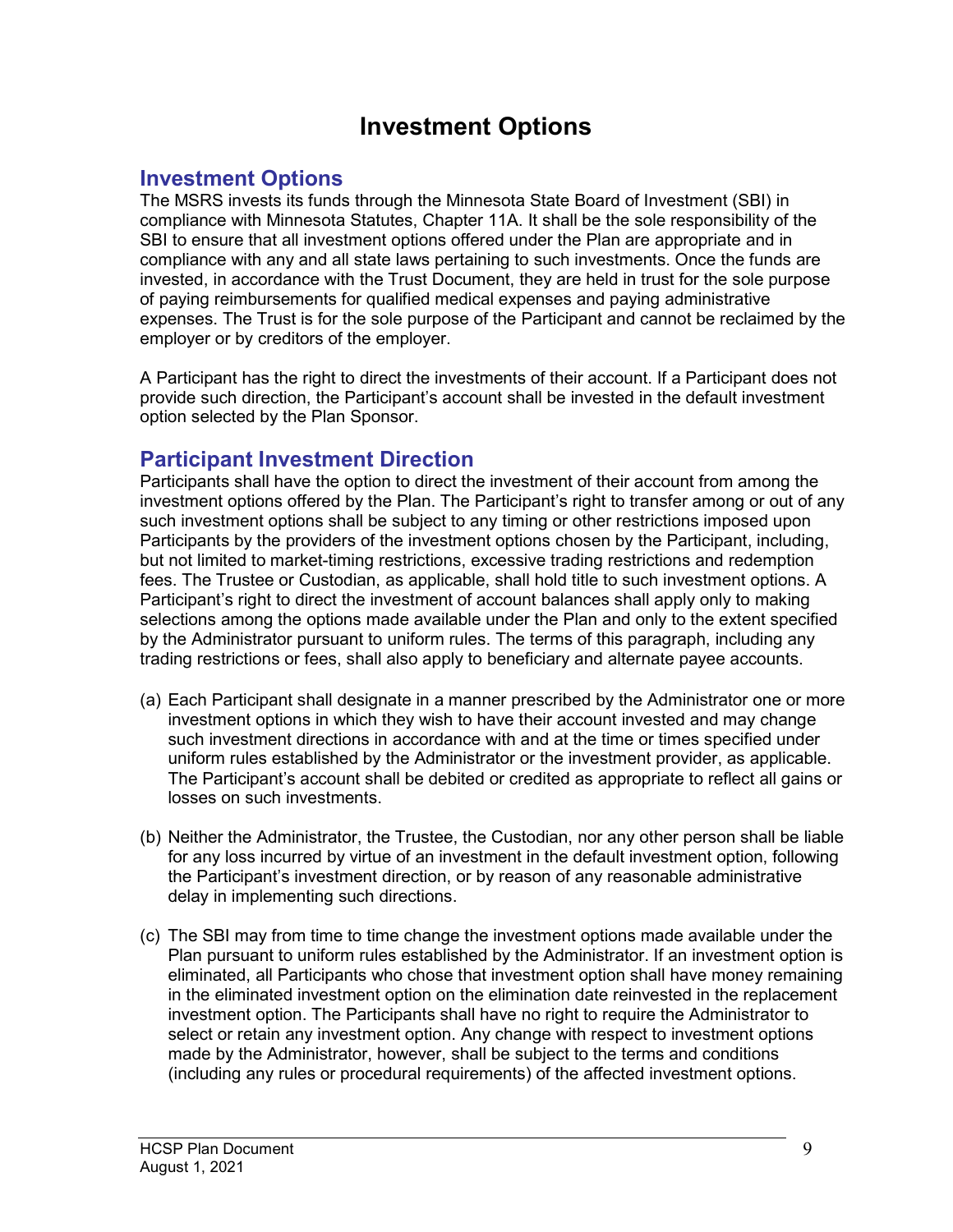# Administrative Features

# Plan Year

For financial reporting purposes, the plan year is identified as a fiscal year running from July 1 to June 30.

For plan provisions, the plan year is identified as a calendar year running January 1 to December 31.

# **Reimbursements**

### **Eligibility**

Participants are eligible to request reimbursements from their Plan upon:

- **Retirement:**
- **Termination of employment at any age;**
- **Receipt of a disability benefit from a Minnesota public pension plan.**

### Returning to Work After Termination or Retirement

### Rehired Employee

A rehired employee is defined as a Participant re-employed by a previous public employer that sponsored their HCSP and whose status as a terminated employee of the sponsoring employer lasted less than 13 consecutive weeks, or less than 26 consecutive weeks, if employer is an educational organization.

Generally, a rehired employee is not eligible to request reimbursement of medical expenses incurred after they return to work. *Exception*: Participants may be reimbursed with funds credited to their HCSP account prior to January 1, 2014, provided they are rehired in a position that is not eligible for employer-sponsored medical insurance coverage.

### New Employee

A new employee is defined as a Participant who returns to work with a:

- different employer; or
- previous employer that sponsored their HCSP and the period of absence with no earnings from that employer was 13 consecutive weeks or longer, or 26 consecutive weeks or longer, if employer is an educational organization.

A new employee may request reimbursement of eligible medical expenses from the account balance attributed to their previous employment. The account balance attributed to the new employment cannot be accessed until the Participant terminates service.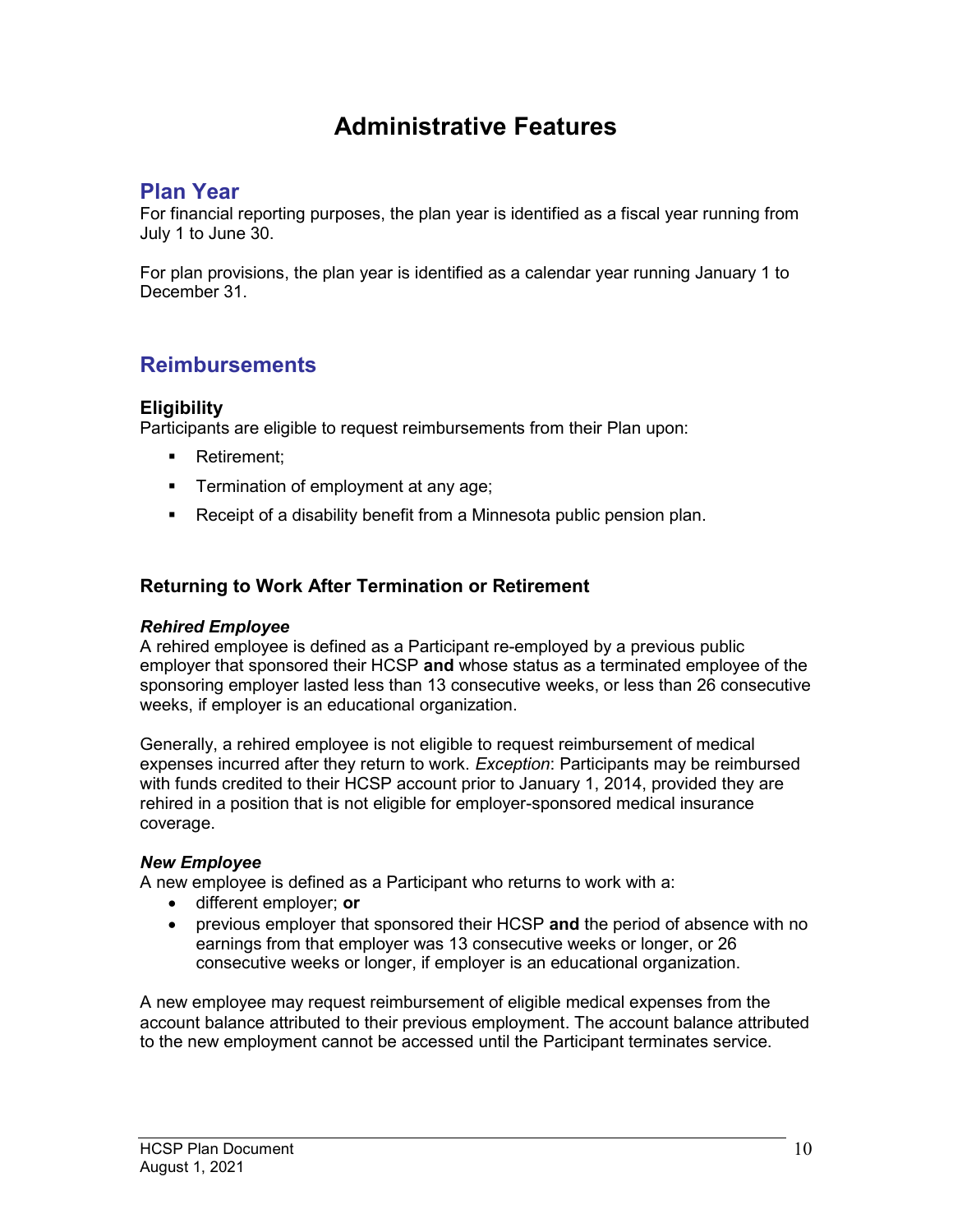### Allowable Expenses

Expenses are deemed "allowable" if they are for healthcare expenses (as defined in Internal Revenue Code section 213(d)) of an eligible Participant, their spouse, legal dependent(s), or for adult children until their 26th birthday.

MSRS shall not reimburse for any healthcare expenses other than those allowed under the Internal Revenue Code.

Reimbursements, including insurance premiums, are payable directly to the Participant.

### Proof of Expenses

In order to receive reimbursement for allowable health care expenses, including insurance premiums, Participant must either complete a paper Reimbursement Request form or request reimbursement through the MSRS portal. Requests for reimbursement must include valid receipts or any other documentation that MSRS deems necessary to verify the expenses incurred.

All claims for reimbursement are verified against IRS Publication 502 to ensure compliance with Internal Revenue Code section 213(d). An annual maximum exists for reimbursements of out-of-pocket medical expenses subject to Internal Revenue Code section 105(h). The annual maximum amount may be adjusted annually and is based on increases or decreases of inflation for medical expenses and/or premiums.

There is no annual maximum with respect to healthcare expenses not subject to Internal Revenue Code section 105(h), including reimbursements of health insurance premiums.

### Reimbursement Schedule

Reimbursements will be paid directly to the Participant, either by direct deposit into a personal bank account designated by the Participant or by check. Out-of-pocket expenses are processed daily. Ongoing installment reimbursements of medical, dental, or long-term care insurance premiums are processed monthly.

MSRS shall establish procedures necessary to process reimbursements and deposit funds to Participant bank accounts.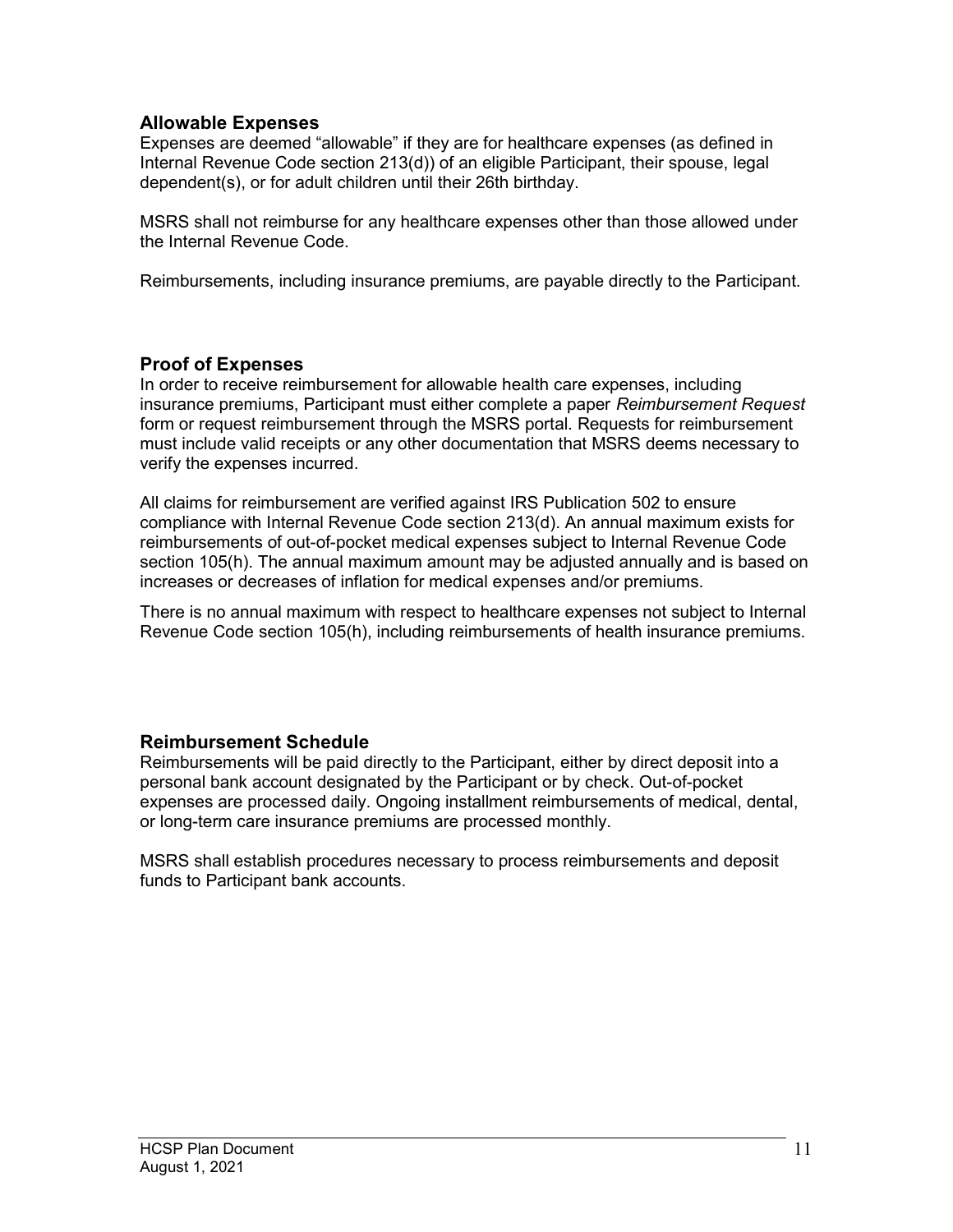### Exemption Rules

An employee shall be ineligible to contribute to the Plan if they elect and are approved by the Administrator to waive participation due to one of the following circumstances:

- The employee is a foreign national and plans to return to the country in which they are a citizen upon termination of public employment.
- The employee will receive employer-paid post-retirement health care coverage provided by an employer other than the employer who is sponsoring their HCSP, or through a spouse's employer. The insurance must be provided for life and at least 70 percent of the cost of health insurance coverage is paid for by the employer.
- The employee is eligible for certain military health care coverage.

The employee must file the request to waive participation with the Administrator in a manner approved by the Administrator. Requests to be exempt from the Plan are subject to approval by the Plan Administrator.

An employee's election to waive participation is irrevocable.

If the employee has a Plan account balance at the time the employee becomes ineligible for future contributions, the funds credited to such account shall be subject to the same terms that apply to the accounts of other Participants, including the rules that apply to eligibility, proof of expenses, and reimbursement schedule

# Designating Account Beneficiary(ies)

The Participant may designate a Beneficiary(ies) to receive any amounts distributed in the event of the Participant's death and there is no surviving spouse and/or legal dependents. (The Participant's spouse or legal dependents are automatically entitled to any remaining account balance after the death of the Participant.)

A Beneficiary must be a natural person.

A Participant may change or remove the designated Beneficiary(ies) at any time by filing a request with the Administrator in a manner approved by the Administrator. A request to change or remove the Beneficiary designation shall take effect the date received and deemed acceptable by the Administrator.

A surviving spouse or legal dependents shall always supersede a Beneficiary's right to any remaining balance upon the death of the Participant.

Marriage Dissolution: In the event of marriage dissolution, the former spouse of the Participant is no longer eligible to receive the balance of the account upon the death of the Participant unless the divorce decree provides otherwise. If a Participant wishes to keep a former spouse as their designated Beneficiary, a Beneficiary Designation form must be completed.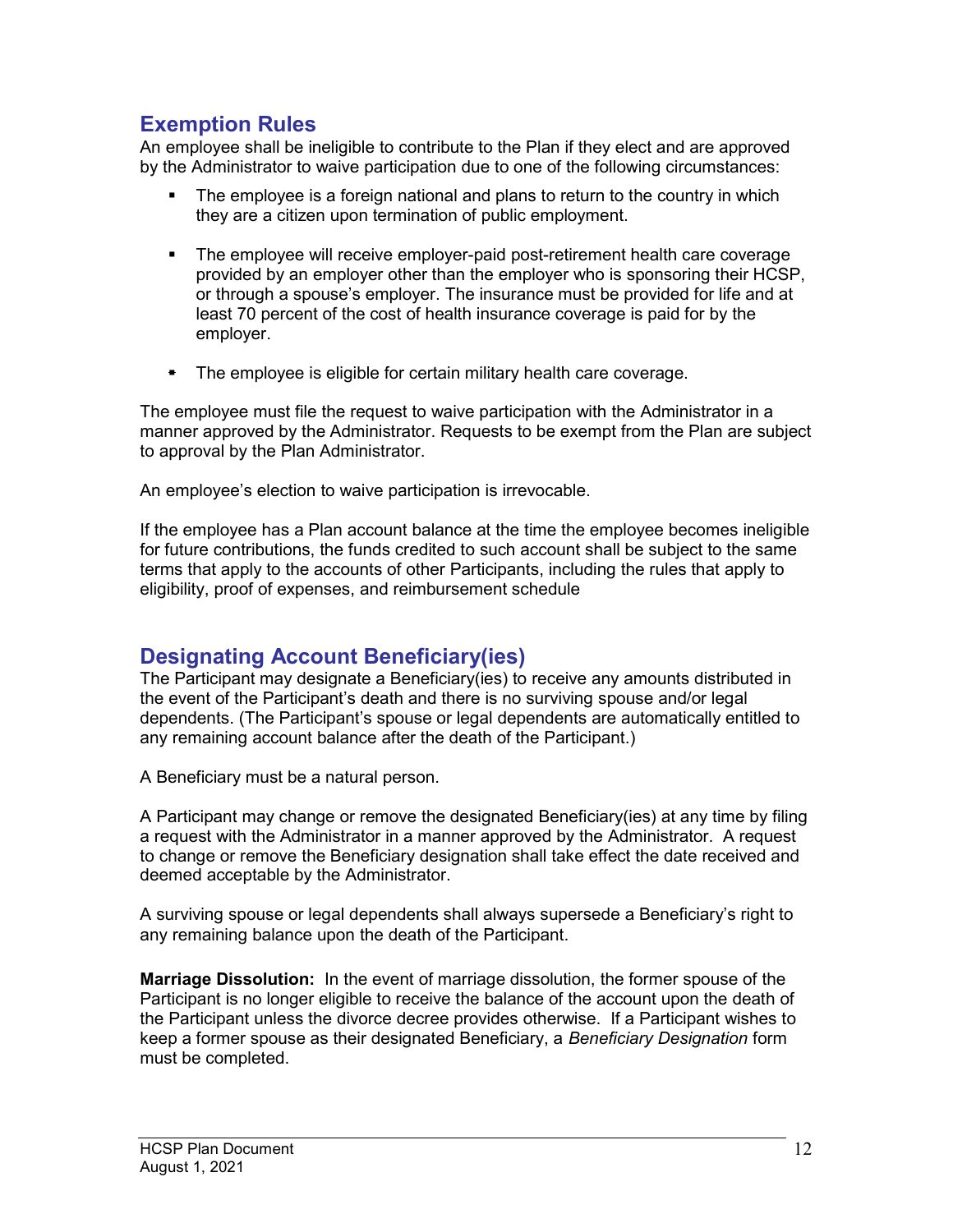# Death of Participant

### Contributions to the Plan

Contributions to the Plan shall end upon the Participant's death, unless the contribution is a payroll deduction from wages earned prior to the Participant's death.

### Rights of Succession

If the Participant dies prior to exhausting their HCSP account balance, the surviving spouse shall be eligible (pursuant to the rules established by the Administrator) to be reimbursed, tax-free, for eligible healthcare expenses until the account balance is exhausted. The surviving spouse may not disclaim their right to any remaining account balance.

If the Participant has no surviving spouse, the remaining account balance will be divided equally among all legal dependents. Each dependent's share shall be treated as a separate HCSP account to be used for the tax-free reimbursement of eligible healthcare expenses.

If the Participant has no spouse or legal dependent(s), then the designated beneficiaries shall be eligible to be reimbursed for healthcare expenses until the account is exhausted. If the Participant has more than one designated beneficiary, the account balance will divided as instructed by the participant. In the absence of a specific percentage, the account will be divided equally among the beneficiaries. Each beneficiary's share shall be treated as a separate HCSP account. Reimbursements to a Beneficiary are subject to state and federal taxes.

If the Participant has no spouse, legal dependent(s) or designated beneficiaries, then the representative of the estate will determine who is eligible to receive the money, which must be used for the reimbursement of eligible healthcare expenses.

### Election to Suspend Reimbursements

A Participant may elect to suspend reimbursement eligibility for a plan year in which there is "conflicting coverage" because the Participant, spouse, or employer contributed to a Health Savings Account (HSA) on behalf of the Participant. For administrative purposes, the plan year will be identified as a calendar year running from January 1 to December 31. To suspend the HCSP account, a Participant must submit a Reimbursement Suspension Election form prior to the beginning of that plan year. The suspension election is effective for that plan year and may not be modified or revoked during that period.

- The suspension election applies to reimbursement of medical expenses; however reimbursement of dental or vision expenses is allowable if a Participant meets the eligibility criteria described in the "Reimbursements" section (see page 10).
- The suspension election must be renewed each plan year.
- **If a Participant suspends his/her HCSP account, the Employer shall continue to** deposit funds to the account as outlined in the applicable bargaining agreement or personnel policy.
- **Participants may not request reimbursement of expenses incurred during the plan** year for which the suspension election applies regardless of whether the reimbursement request is submitted during the plan year or subsequent years.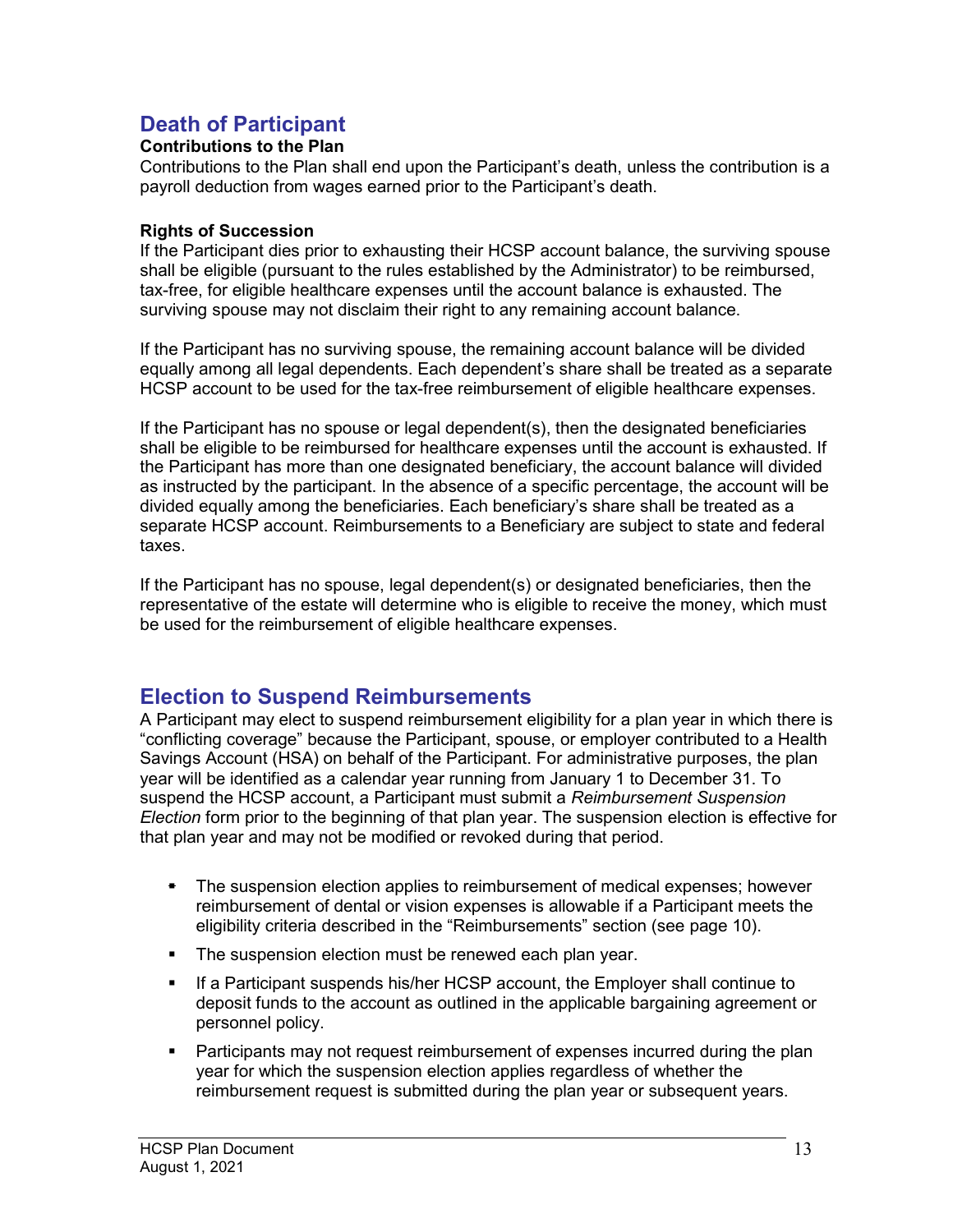# Plan Rules and Termination

### Establishing Plan Rules

The MSRS Board of Directors may establish Plan rules regarding the administrative functions and items that are not clearly articulated in Federal or State Law. The Plan rules are not effective until formally adopted by the Board of Directors at a public meeting, and are not subject to the State of Minnesota rule making process of the State.

### Amending the Plan

The MSRS Board of Directors has the authority to amend the Plan at any time, in whole or in part. Amendments to the Plan shall not be effective unless officially adopted by the MSRS Board of Directors. These amendments must be made at a public meeting. Participants will be notified of any Plan changes.

The Plan Administrator shall provide a copy of any Plan amendments to the Recordkeeper.

Changes imposed by the Internal Revenue Service, either by law change, regulations or ruling, shall be effective immediately without approval from the MSRS Board of Directors.

### Plan Termination

In the event the Plan is lawfully terminated for any reason, amounts not credited to Participants' accounts or used for paying fees and reasonable administrative expenses of the Trust, shall revert back to the State of Minnesota and governmental employers participating in the Plan. Amounts reverted will be made on a pro-rated basis. The prorated amount will be calculated by determining the percentage of assets attributable to each governmental unit in relation to all the Plan assets. Any amounts remaining at termination of the Plan will be divided as pro-rated to governmental units covering employees in the Plan.

Amounts credited to Participants' accounts will remain in the Participants' accounts. Individual Participants will continue to utilize their accounts as set out in this Plan Document until their account balance is exhausted.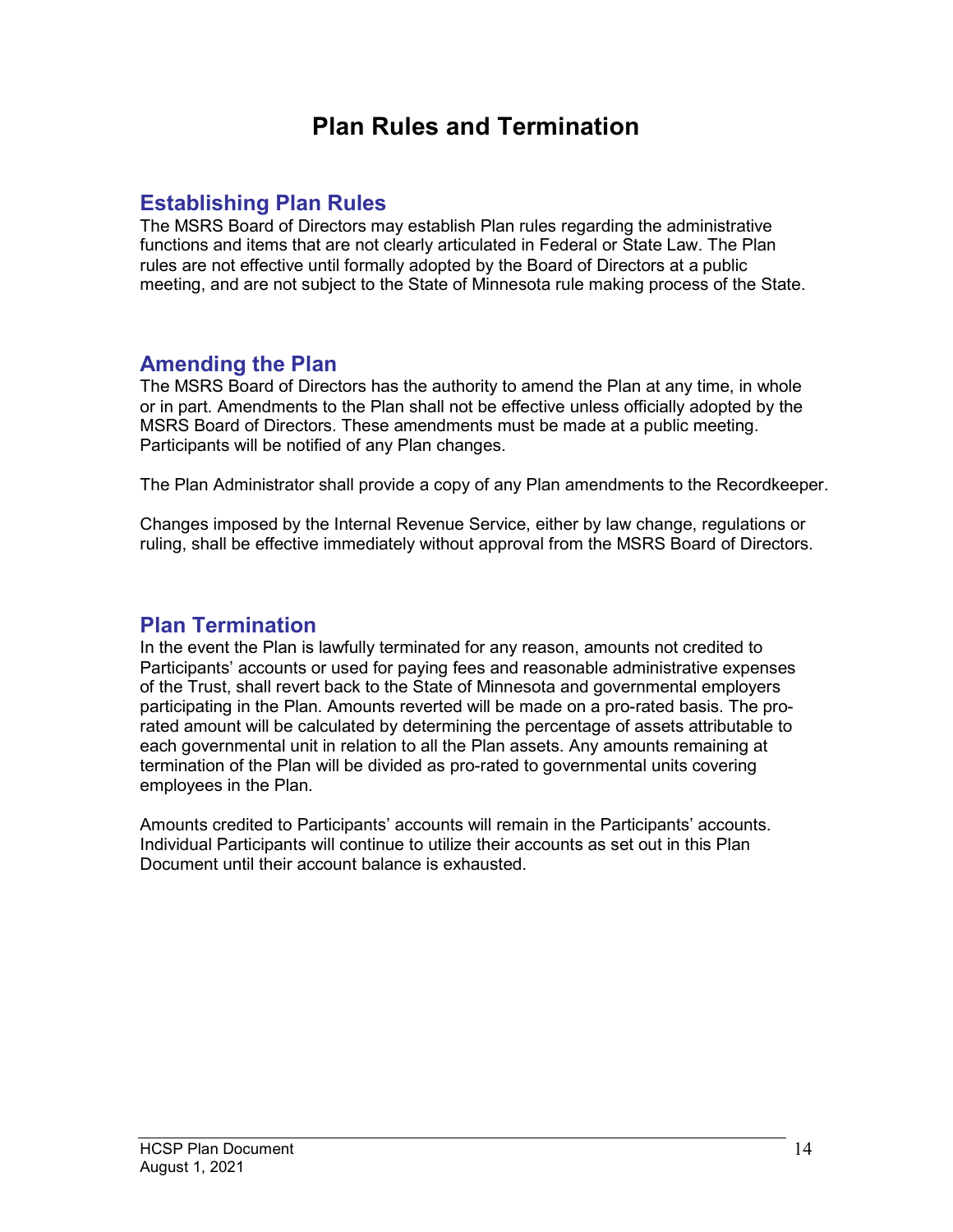# Fees and Expenses

# Administrative Fee

Administrative fee(s) are established by the Board of Directors of Minnesota State Retirement System (MSRS).

The Board of Directors, in their capacity as the Plan fund trustees, set the annual administrative fee at 0.65 percent. Fees are subject to change. The fee is prorated and deducted from Participants' accounts on a monthly basis. Fees shall not exceed \$140 per year.

### Investment Expenses

Annual investment expenses are charged by the State Board of Investment and are subject to change.

### Statement Fee

Fees for paper participant statements may be assessed at the cost charged by the recordkeeper, assuming paperless options are provided by the recordkeeper at no additional cost.

# Employer Fees

There are no fees charged to the employer; all fees, administrative and investment are paid by the Participant. All fees are subject to change.

# PCORI Fee

Under Section 6301 of the Affordable Care Act (ACA), MSRS, as the HCSP plan sponsor, is responsible for paying an annual fee to fund the Patient-Centered Outcomes Research Institute (PCORI). The fee is paid from the plan sponsor account.

MSRS will pay the PCORI fee for plan years beginning 2013 in the amount prescribed by the Internal Revenue Service (IRS).